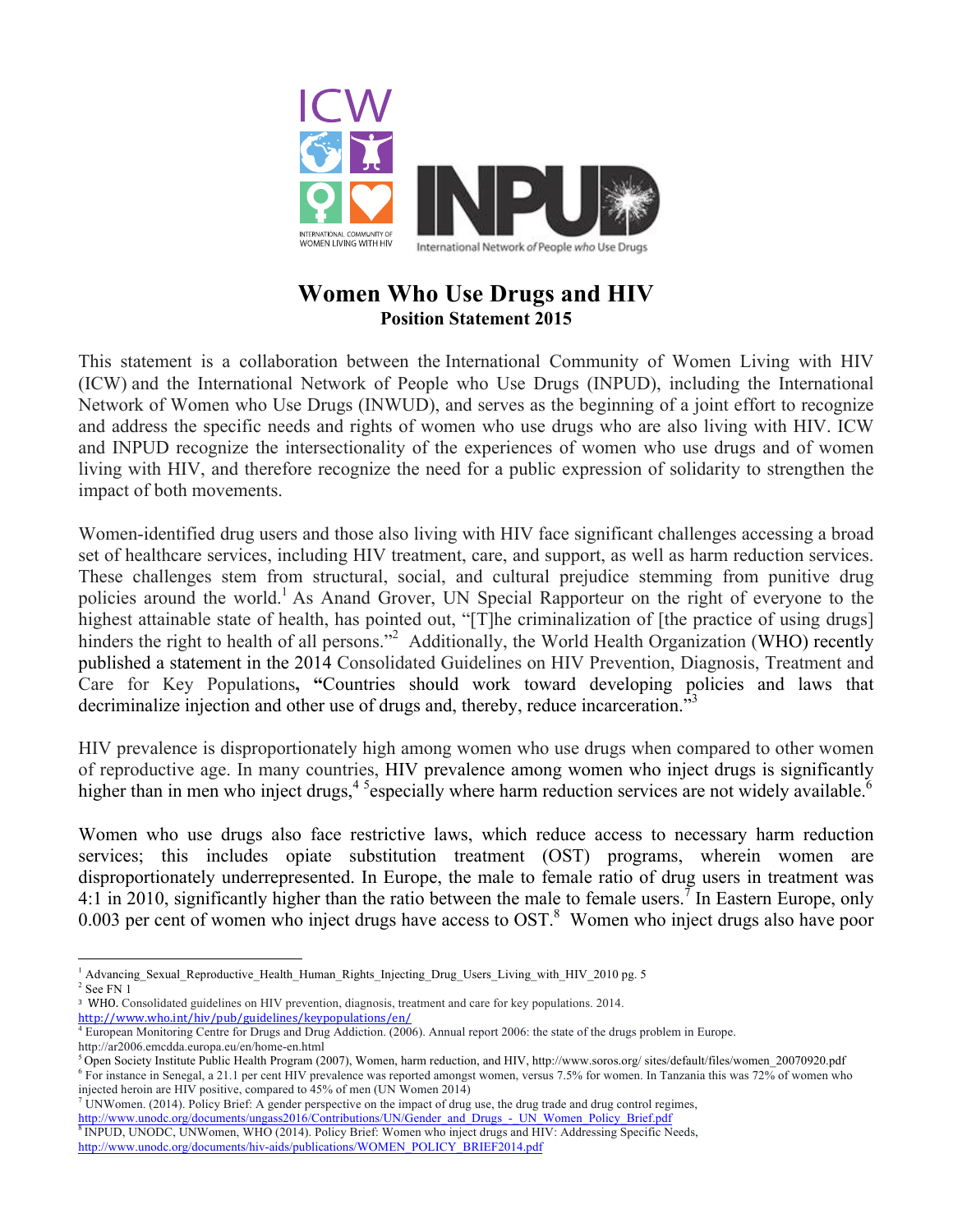access to sterile injecting equipment and condoms, as well as limited access to sexual and reproductive health (SRH) services. These service shortfalls are particularly acute in prisons and other closed settings. Vertical transmission of HIV amongst women who use drugs is significantly higher than among other women living with HIV.<sup>9</sup>

Despite the greater burden of HIV amongst women who use drugs, there is a lack of research on the lived experiences of these women, particularly in relation to combating physical and sexual violence, and to the criminalization of women who use drugs and are living with HIV. Recognition of the sexual and reproductive health and rights of and violence against women who use drugs is lacking, and is compounded by poor access to maternal healthcare and other human rights violations including the provision of misleading information about the effects of drugs during pregnancy and forced and/or coerced abortion and sterilization. In addition, drug use alone can result in women having their children removed from their custody, regardless of their parenting ability and often at great detriment to both mother and child.<sup>10</sup>

These critical shortfalls in women's access to HIV and harm reduction services are caused by punitive responses to drugs and drug use, a lack of political support and leadership towards scaling up effective approaches, a lack of gender sensitive services, and very high levels of discrimination experienced by women who use drugs.

The HIV movement has mirrored the service environment where, due to barriers and the lack of relevant services and enabling environment to 'draw out' women who use drugs who are living with HIV, we also see that very few women living with HIV who use drugs are being heard within the HIV movement. Multiple stigmas exists for women living with HIV who use drugs; for example, compounding stigma intersections between simultaneously being a woman, being a person who uses drugs, and being a person living with HIV. A strong and united voice in advocacy efforts is required.

**Discrimination and stigma against people who use drugs exists within the global HIV response, including within networks of people living with HIV. We seek to strengthen our shared efforts to end the criminalization of drug users, reduce stigma and discrimination against women who use drugs, and to recognize and address the unique needs of women living with HIV who use drugs.**

## **ICW & INPUD recommend:**

 

- Increased advocacy to decriminalize drug use;
- Recognising women who use drugs as the experts in their own lives, and *meaningfully* involving women who use drugs who are living with HIV in the design, implementation, monitoring, and evaluation of programs and research affecting them;
- Comprehensive advocacy to influence governments to ensure that drug control policies do not undermine HIV prevention and treatment services by marginalising women who use drugs and creating barriers to their access to essential health services;
- Ensuring that harm reduction and HIV-related services and policies are scaled-up, evidenceinformed, low threshold (affordable, accessible and relevant for women), and in harmony with gender equality, human rights and public health frameworks;

<sup>9</sup> Thorne C., Semenenko I., Pilipenko T., Malyuta R. and the Ukraine European Collaborative Study Group. "Progress in prevention of mother-tochild transmission of HIV infection in Ukraine: results from a birth cohort study" (BMC Infectious Diseases, 2009), 9:40, doi: 10.1186/1471-2334-9-40 <sup>10</sup> GCWA Women who use drugs, harm reduction and HIV. 2012. http://idhdp.com/media/1114/brief-women-drugs-hiv-harm-final.pdf